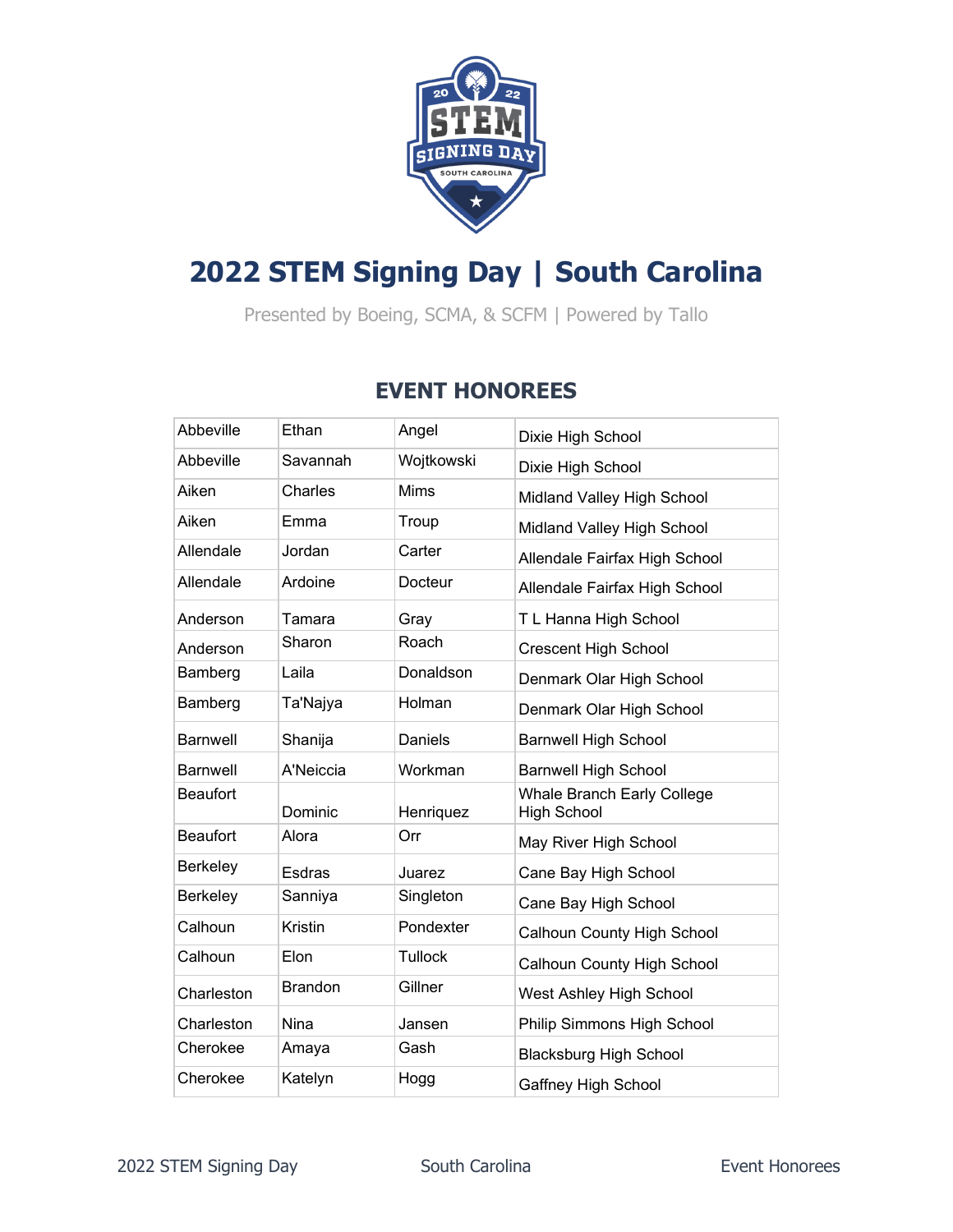

| Chester      | James         | Casey            | Lewisville High                                            |
|--------------|---------------|------------------|------------------------------------------------------------|
| Chester      | Jalend        | Harrison         | <b>Chester Senior High</b>                                 |
| Chesterfield | Gabriella     | Gloster          | Cheraw High School                                         |
| Chesterfield | Stacey        | <b>Jefferson</b> | Cheraw High School                                         |
| Clarendon    | Mcclendon     | Geddings         | <b>Manning High</b>                                        |
| Clarendon    | Sadie         | Johnson          | Manning High                                               |
| Colleton     | Joshua        | Cook             | <b>Colleton County High</b>                                |
| Colleton     | Emily         | Martinez         | <b>Colleton County High</b>                                |
| Darlington   | Da'Shawna     | <b>Brunson</b>   | Mayo High School For Math,<br>Science, & Technology        |
| Darlington   | Steven        | Insignares       | SC Governor's School for<br><b>Science and Mathematics</b> |
| Dorchester   | Ashley        | <b>Burgess</b>   | Summerville High School                                    |
| Dorchester   | Elliott       | Skoglund         | Ashley Ridge High School                                   |
| Edgefield    | Aiden         | Bell             | Strom Thurmond High School                                 |
| Edgefield    | <b>Bailey</b> | Hyler            | Strom Thurmond High School                                 |
| Fairfield    | Madisen       | <b>Belton</b>    | Fairfield Central High School                              |
| Fairfield    | Joshua        | Mosley           | Fairfield Central High School                              |
| Florence     | Caleb         | <b>Bram</b>      | Hannah Pamplico High School                                |
| Florence     | Nathan        | Cox              | Wilson High School                                         |
| Georgetown   | Evan          | Aarons-Wood      | Waccamaw High School                                       |
| Georgetown   | Mar'Kyreeio   | McKnight         | Andrews High School                                        |
| Greenville   | Jamal         | Mcdonald         | Cyber Academy of South Carolina                            |
| Greenville   | Olivia        | Spencer          | Southside High                                             |
| Greenwood    | Jack          | Davenport        | Greenwood High School                                      |
| Greenwood    | Sam           | Quan             | <b>Emerald High School</b>                                 |
| Hampton      | Tyler         | Hutchinson       | Wade Hampton High                                          |
| Hampton      | Jamian        | Risher           | Wade Hampton High                                          |
| Horry        | Ella          | Dixon            | Saint James High School                                    |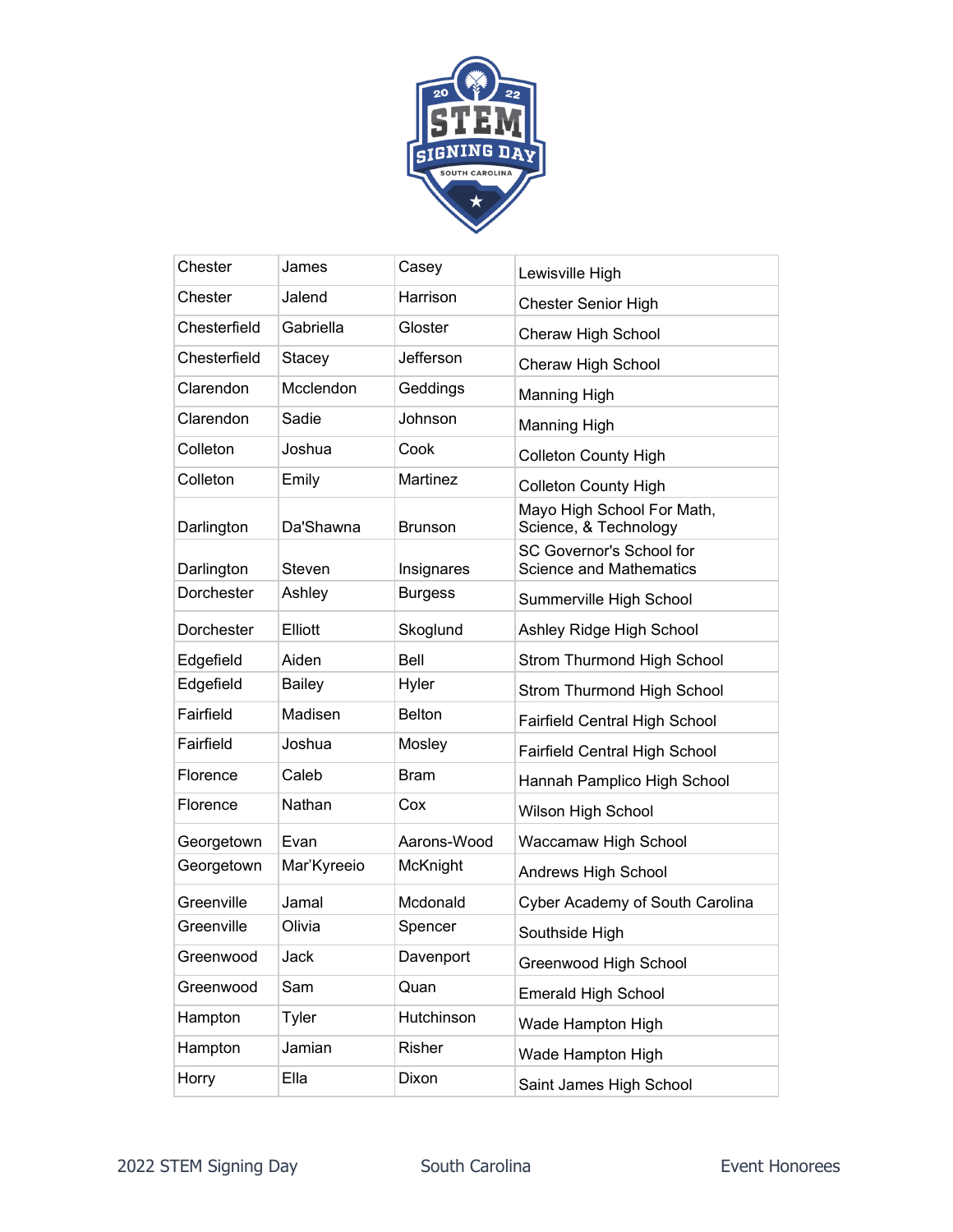

| Horry            | Guoren          | Zhong         | Scholars Academy                                  |
|------------------|-----------------|---------------|---------------------------------------------------|
| Jasper           | Deanna          | Douglas       | Ridgeland-Hardeeville<br><b>High School</b>       |
| Jasper           | Madison         | Thomas        | <b>Polaris Tech Charter School</b>                |
| Kershaw          | Matthew         | Guest         | Lugoff Elgin High School                          |
| Kershaw          | Emma            | Williams      | Lugoff Elgin High School                          |
| Lancaster        | Elyse           | Frazier       | Indianland High School                            |
| Lancaster        | Preethika       | Yetukuri      | Indianland High School                            |
| Laurens          | Emma            | Clough        | Laurens District 55 High School                   |
| Laurens          | Wesley          | Veal          | Laurens District 55 High School                   |
| Lee              | Payton          | Ruth          | Lee Central High School                           |
| Lee              | Deiondre        | Wilson        | Lee County Career and<br><b>Technology Center</b> |
| Lexington        | Darssan         | Eswaramoorthi | River Bluff High School                           |
| Lexington        | William         | Wei           | Dutch Fork High School                            |
| Marion           | Na'kia          | Hannah        | <b>Marion High</b>                                |
| Marion           | Zamon           | Palmer        | <b>Mullins High</b>                               |
| Marlboro         | Nathan          | Shaver        | Marlboro County High                              |
| Marlboro         | John            | Shaver        | Marlboro County High                              |
| <b>McCormick</b> | Xavier          | Badger        | McCormick High                                    |
| <b>McCormick</b> | Emily           | Turman        | McCormick High                                    |
| Newberry         | Kaitlyn         | Brown         | Mid Carolina High                                 |
| Newberry         | Emma            | Wicker        | Mid Carolina High                                 |
| Oconee           | <b>Dominick</b> | Blassingame   | Seneca High                                       |
| Oconee           | <b>Brianna</b>  | Thomason      | Seneca High                                       |
| Orangeburg       | Mariah          | Backmon       | High School for<br><b>Health Professionals</b>    |
| Orangeburg       | James           | Dunmore III   | High School for<br><b>Health Professionals</b>    |
| Pickens          | Karah           | Mccrary       | Pickens High                                      |
| Pickens          | Lana            | Smith         | Pickens High                                      |